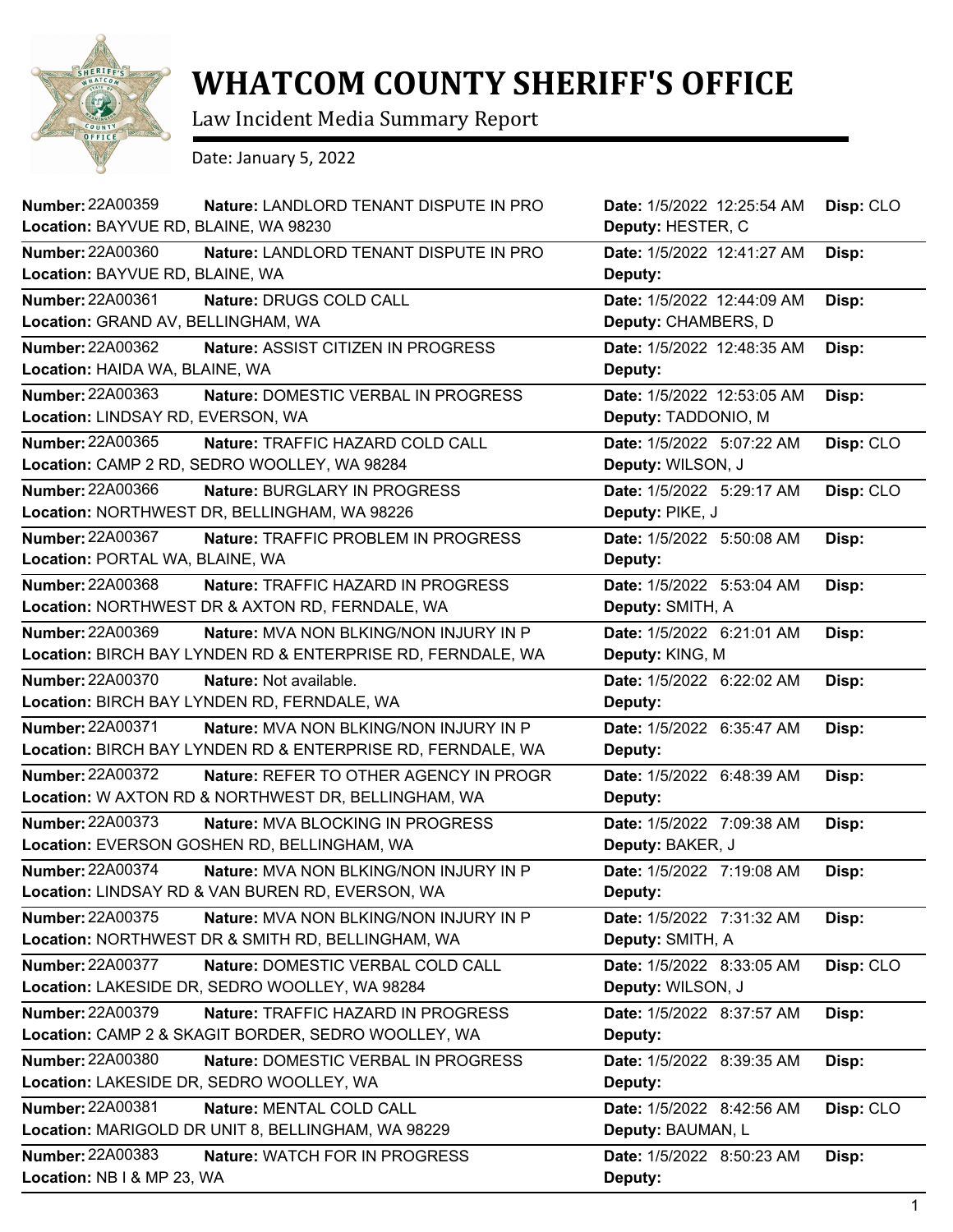|                                                                     | Date: 1/5/2022 9:20:36 AM  | Disp: CLO |
|---------------------------------------------------------------------|----------------------------|-----------|
| Location: LOOMIS TRAIL RD, BLAINE, WA 98230                         | Deputy: SHELTON, D         |           |
| <b>Number: 22A00385</b><br>Nature: ASSIST AGENCY IN PROGRESS        | Date: 1/5/2022 9:19:03 AM  | Disp:     |
| Location: LOCUST AV, BELLINGHAM, WA                                 | Deputy: SMITH, A           |           |
| <b>Number: 22A00387</b><br>Nature: MVA NON BLKING/NON INJURY IN P   | Date: 1/5/2022 9:42:08 AM  | Disp:     |
| Location: E SMITH RD & HANNEGAN RD, BELLINGHAM, WA                  | Deputy: BAKER, J           |           |
| <b>Number: 22A00388</b><br>Nature: FRAUD COLD CALL                  | Date: 1/5/2022 9:52:41 AM  | Disp: CLO |
| Location: GREEN VALLEY DR, MAPLE FALLS, WA 98266                    | Deputy: RATHBUN, R         |           |
| <b>Number: 22A00389</b><br>Nature: SUSPICIOUS CIRCUMSTANCES COLD    | Date: 1/5/2022 9:55:04 AM  | Disp:     |
| Location: NORTHWEST DR, BELLINGHAM, WA                              | Deputy: BAKER, J           |           |
| <b>Number: 22A00391</b><br>Nature: MVA NON BLKING/NON INJURY IN P   | Date: 1/5/2022 9:57:55 AM  | Disp:     |
| Location: ALDERWOOD AV & MARINE DR, BELLINGHAM, WA                  | Deputy: OSBORN, D          |           |
| <b>Number: 22A00392</b><br>Nature: MVA NON BLKING/NON INJURY IN P   | Date: 1/5/2022 10:03:20 AM | Disp: CLO |
| Location: HANNEGAN RD & VAN WYCK RD, BELLINGHAM, WA 98226           | Deputy: OSBORN, D          |           |
| Number: 22A00393<br>Nature: REFER TO WSP IN PROGRESS                | Date: 1/5/2022 10:06:40 AM | Disp:     |
| Location: NB I5 AT & MP 26, WA                                      | Deputy:                    |           |
| <b>Number: 22A00397</b><br><b>Nature: WELFARE CHECK IN PROGRESS</b> | Date: 1/5/2022 10:32:43 AM | Disp: CLO |
| Location: ALDERSON RD, BLAINE, WA 98230                             | Deputy: SHELTON, D         |           |
| <b>Number: 22A00398</b><br>Nature: WELFARE CHECK IN PROGRESS        | Date: 1/5/2022 10:36:36 AM | Disp:     |
| Location: W SMITH RD, BELLINGHAM, WA                                | Deputy: SMITH, A           |           |
| <b>Number: 22A00400</b><br>Nature: MVA NON BLKING/NON INJURY IN P   | Date: 1/5/2022 10:37:44 AM | Disp: CLO |
| Location: DEER TRL & BIRCH BAY DR, BLAINE, WA 98230                 | Deputy: SHELTON, D         |           |
| Number: 22A00401<br>Nature: REFER TO WSP IN PROGRESS                | Date: 1/5/2022 10:51:56 AM | Disp:     |
| Location: SB I5 AT & REST AR, WA                                    | Deputy:                    |           |
| <b>Number: 22A00402</b><br>Nature: THEFT COLD CALL                  | Date: 1/5/2022 10:55:35 AM | Disp:     |
|                                                                     |                            |           |
| Location: BOWLINE CT, BELLINGHAM, WA                                | Deputy: BAKER, J           |           |
| <b>Number: 22A00403</b><br>Nature: WATCH FOR IN PROGRESS            | Date: 1/5/2022 10:57:00 AM | Disp:     |
| Location: WHITECAP RD, BELLINGHAM, WA                               | Deputy:                    |           |
| <b>Number: 22A00404</b><br>Nature: TRAFFIC HAZARD IN PROGRESS       | Date: 1/5/2022 11:04:20 AM | Disp: CLO |
| Location: VISTA DR, FERNDALE, WA 98248                              | Deputy: OSBORN, D          |           |
| <b>Number: 22A00405</b><br>Nature: THEFT COLD CALL                  | Date: 1/5/2022 11:07:22 AM | Disp:     |
| Location: SLATER RD, BELLINGHAM, WA                                 | Deputy: SMITH, A           |           |
| Number: 22A00406<br>Nature: MVA NON BLKING/NON INJURY IN P          | Date: 1/5/2022 11:13:40 AM | Disp:     |
| Location: LAMPMAN RD & CHURCH RD, FERNDALE, WA                      | Deputy:                    |           |
| <b>Number: 22A00407</b><br>Nature: WELFARE CHECK IN PROGRESS        | Date: 1/5/2022 11:32:49 AM | Disp:     |
| Location: SOLE DR, BLAINE, WA                                       | Deputy:                    |           |
| Number: 22A00408<br>Nature: ASSIST CITIZEN IN PROGRESS              | Date: 1/5/2022 11:39:39 AM | Disp:     |
| Location: WOODBINE WA, BELLINGHAM, WA                               | Deputy: JONES, D           |           |
| Number: 22A00409<br>Nature: ASSIST CITIZEN IN PROGRESS              | Date: 1/5/2022 11:43:54 AM | Disp: CLO |
| Location: MT BAKER HWY @ MP 44, DEMING, WA                          | Deputy: VANDYKEN, B        |           |
| Number: 22A00410<br>Nature: PARKING PROBLEM IN PROGRESS             | Date: 1/5/2022 11:44:50 AM | Disp: CLO |
| Location: HIGHLAND DR, BELLINGHAM, WA 98225                         | Deputy: OSBORN, D          |           |
| <b>Number: 22A00411</b><br>Nature: MVA NON BLKING/NON INJURY IN P   | Date: 1/5/2022 11:46:14 AM | Disp:     |
| Location: CHERRYWOOD AV & BENNETT DR, BELLINGHAM, WA                | Deputy: OSBORN, D          |           |
| Number: 22A00412<br>Nature: TRAFFIC SIGNAL/SIGN IN PROGRES          | Date: 1/5/2022 12:06:18 PM | Disp:     |
| Location: BIRCH BAY DR & SHINTAFFER RD, BLAINE, WA                  | Deputy:                    |           |
| <b>Number: 22A00413</b><br>Nature: HARASSMENT COLD CALL             | Date: 1/5/2022 12:15:09 PM | Disp:     |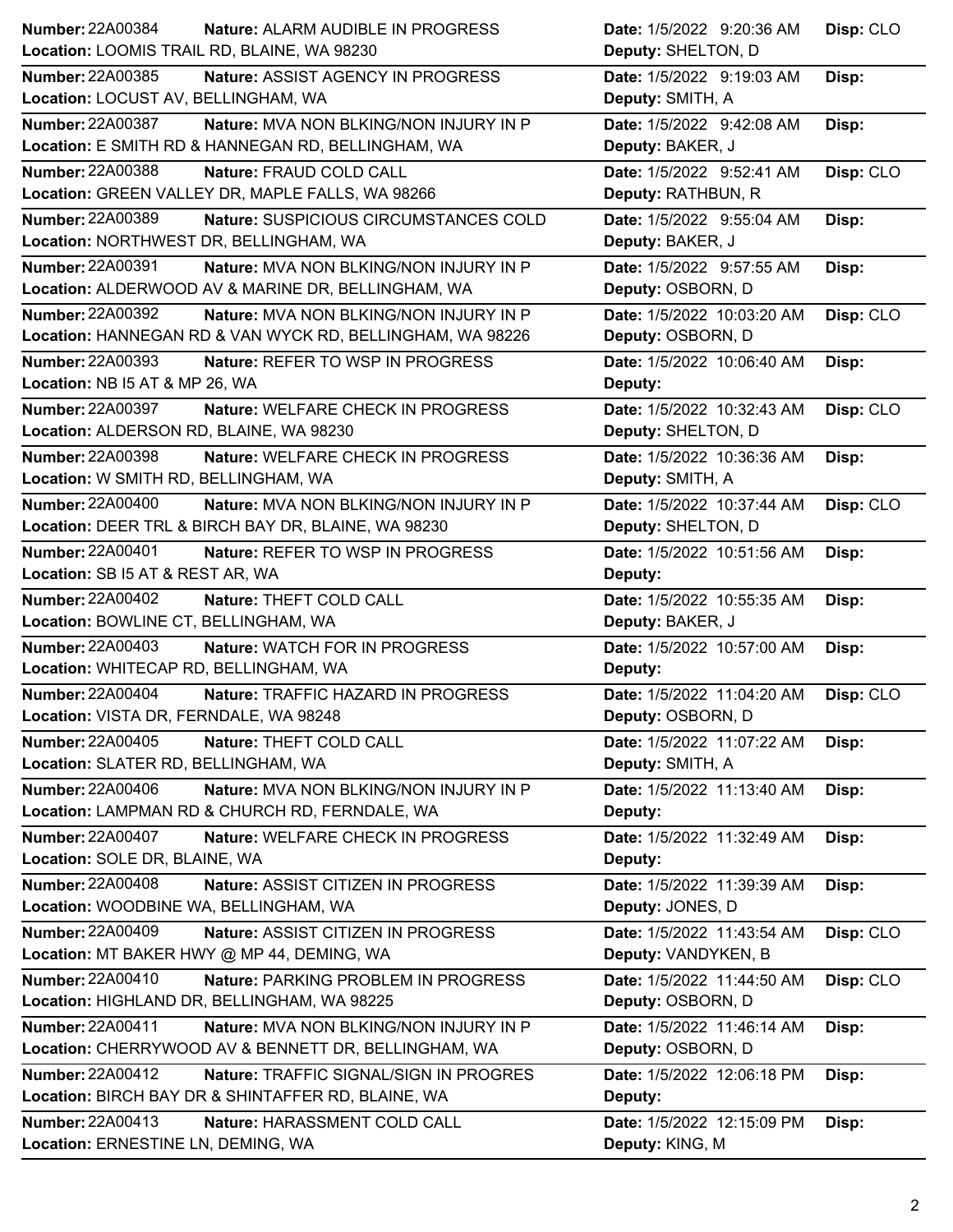| <b>Number: 22A00414</b><br>Nature: REFER TO WSP IN PROGRESS              | Date: 1/5/2022 12:41:55 PM | Disp:     |
|--------------------------------------------------------------------------|----------------------------|-----------|
| Location: E BADGER RD & TRAPLINE RD, EVERSON, WA                         | Deputy:                    |           |
| <b>Number: 22A00417</b><br>Nature: HIT AND RUN COLD CALL                 | Date: 1/5/2022 1:16:34 PM  | Disp:     |
| Location: EMERSON RD, EVERSON, WA                                        | Deputy: KING, M            |           |
| Number: 22A00418<br>Nature: ALARM AUDIBLE IN PROGRESS                    | Date: 1/5/2022 1:32:23 PM  | Disp: CLO |
| Location: MT BAKER HWY, DEMING, WA 98244                                 | Deputy: RATHBUN, R         |           |
| <b>Number: 22A00419</b><br><b>Nature: MVA BLOCKING IN PROGRESS</b>       | Date: 1/5/2022 1:36:20 PM  | Disp: CLO |
| Location: BIRCH BAY LYNDEN RD, CUSTER, WA 98240                          | Deputy: OSBORN, D          |           |
| <b>Number: 22A00420</b><br>Nature: SERVE PAPERS IN PROGRESS              | Date: 1/5/2022 1:45:28 PM  | Disp:     |
| Location: W CHAMPION ST, BELLINGHAM, WA                                  | Deputy: SMITH, A           |           |
| <b>Number: 22A00422</b><br>Nature: FOLLOW UP                             | Date: 1/5/2022 2:07:19 PM  | Disp:     |
| Location: MARINE DR, BELLINGHAM, WA                                      | Deputy: SMITH, A           |           |
| <b>Number: 22A00424</b><br>Nature: ASSIST CITIZEN COLD CALL              | Date: 1/5/2022 2:16:04 PM  | Disp: CLO |
| Location: SAND RD, BELLINGHAM, WA 98226                                  | Deputy: WILSON, J          |           |
| <b>Number: 22A00426</b><br>Nature: SERVE PAPERS IN PROGRESS              | Date: 1/5/2022 2:35:52 PM  | Disp:     |
| Location: CUSTER SCHOOL RD, CUSTER, WA                                   | Deputy: SMITH, A           |           |
| <b>Number: 22A00427</b><br>Nature: TROUBLE W/CUSTOMER COLD CALL          | Date: 1/5/2022 2:35:42 PM  | Disp: CLO |
| Location: MOUNTAIN VIEW RD, FERNDALE, WA 98248                           | Deputy: WOOD, B            |           |
| <b>Number: 22A00429</b><br>Nature: SUSPICIOUS CIRCUMSTANCES IN PR        | Date: 1/5/2022 2:50:53 PM  | Disp: CLO |
| Location: E SMITH RD, BELLINGHAM, WA 98226                               | Deputy: YORK, T            |           |
| <b>Number: 22A00430</b><br>Nature: MVA NON BLKING/NON INJURY IN P        | Date: 1/5/2022 2:54:41 PM  | Disp: CLO |
| Location: GRANDVIEW RD, BLAINE, WA 98230                                 | Deputy: ASSINK, G          |           |
| Number: 22A00431<br>Nature: MVA NON BLKING/NON INJURY IN P               | Date: 1/5/2022 2:54:17 PM  | Disp:     |
| Location: BAY RD & SEASHELL WA, BLAINE, WA                               | Deputy: JONES, D           |           |
|                                                                          |                            | Disp: CLO |
| <b>Number: 22A00432</b><br>Nature: MVA INJURY IN PROGRESS                | Date: 1/5/2022 2:58:43 PM  |           |
| Location: BIRCH BAY LYNDEN RD, LYNDEN, WA 98264                          | Deputy: OSBORN, D          |           |
| <b>Number: 22A00433</b><br><b>Nature: MVA NON BLKING/NON INJURY IN P</b> | Date: 1/5/2022 2:59:55 PM  | Disp:     |
| Location: VALLEY VIEW RD & GRANDVIEW RD, FERNDALE, WA                    | Deputy: JONES, D           |           |
| <b>Number: 22A00434</b><br>Nature: VEHICLE ABANDONED COLD CALL           | Date: 1/5/2022 2:59:43 PM  | Disp:     |
| Location: BIRCH TERRACE DR, CUSTER, WA                                   | <b>Deputy:</b>             |           |
| <b>Number: 22A00435</b><br>Nature: MVA BLOCKING IN PROGRESS              | Date: 1/5/2022 3:02:05 PM  | Disp:     |
| Location: BIRCH BAY LYNDEN RD & STEIN RD, CUSTER, WA                     | Deputy: DOUGLAS, J         |           |
| Number: 22A00436<br>Nature: BURGLARY COLD CALL                           | Date: 1/5/2022 3:05:06 PM  | Disp: INA |
| Location: NORTHWEST DR, FERNDALE, WA 98248                               | Deputy: WOOD, B            |           |
| <b>Number: 22A00437</b><br>Nature: TRAFFIC HAZARD IN PROGRESS            | Date: 1/5/2022 3:12:19 PM  | Disp: CLO |
| Location: OLSON RD, FERNDALE, WA 98248                                   | Deputy: JONES, D           |           |
| <b>Number: 22A00438</b><br>Nature: SUSPICIOUS CIRCUMSTANCES COLD         | Date: 1/5/2022 3:42:15 PM  | Disp: CLO |
| Location: LOCUST RD, BELLINGHAM, WA 98225                                | Deputy: WOOD, B            |           |
| <b>Number: 22A00439</b><br>Nature: TRAFFIC HAZARD IN PROGRESS            | Date: 1/5/2022 3:44:46 PM  | Disp: CLO |
| Location: SLATER RD, FERNDALE, WA 98248                                  | Deputy: WOOD, B            |           |
| <b>Number: 22A00440</b><br>Nature: SUSPICIOUS CIRCUMSTANCES IN PR        | Date: 1/5/2022 3:46:16 PM  | Disp: CLO |
| Location: CIMARRON WAY, MAPLE FALLS, WA 98266                            | Deputy: RATHBUN, R         |           |
| <b>Number: 22A00441</b><br>Nature: CUSTODIAL INTERFERENCE COLD CA        | Date: 1/5/2022 3:41:22 PM  | Disp:     |
| Location: HALIBUT DR, BLAINE, WA                                         | Deputy: JONES, D           |           |
| <b>Number: 22A00443</b><br>Nature: TRAFFIC HAZARD IN PROGRESS            | Date: 1/5/2022 3:57:27 PM  | Disp: CLO |
| Location: ALDRICH RD, BELLINGHAM, WA 98226                               | Deputy: OSBORN, D          |           |
| <b>Number: 22A00444</b><br>Nature: MVA NON BLKING/NON INJURY IN P        | Date: 1/5/2022 4:04:51 PM  | Disp: CLO |